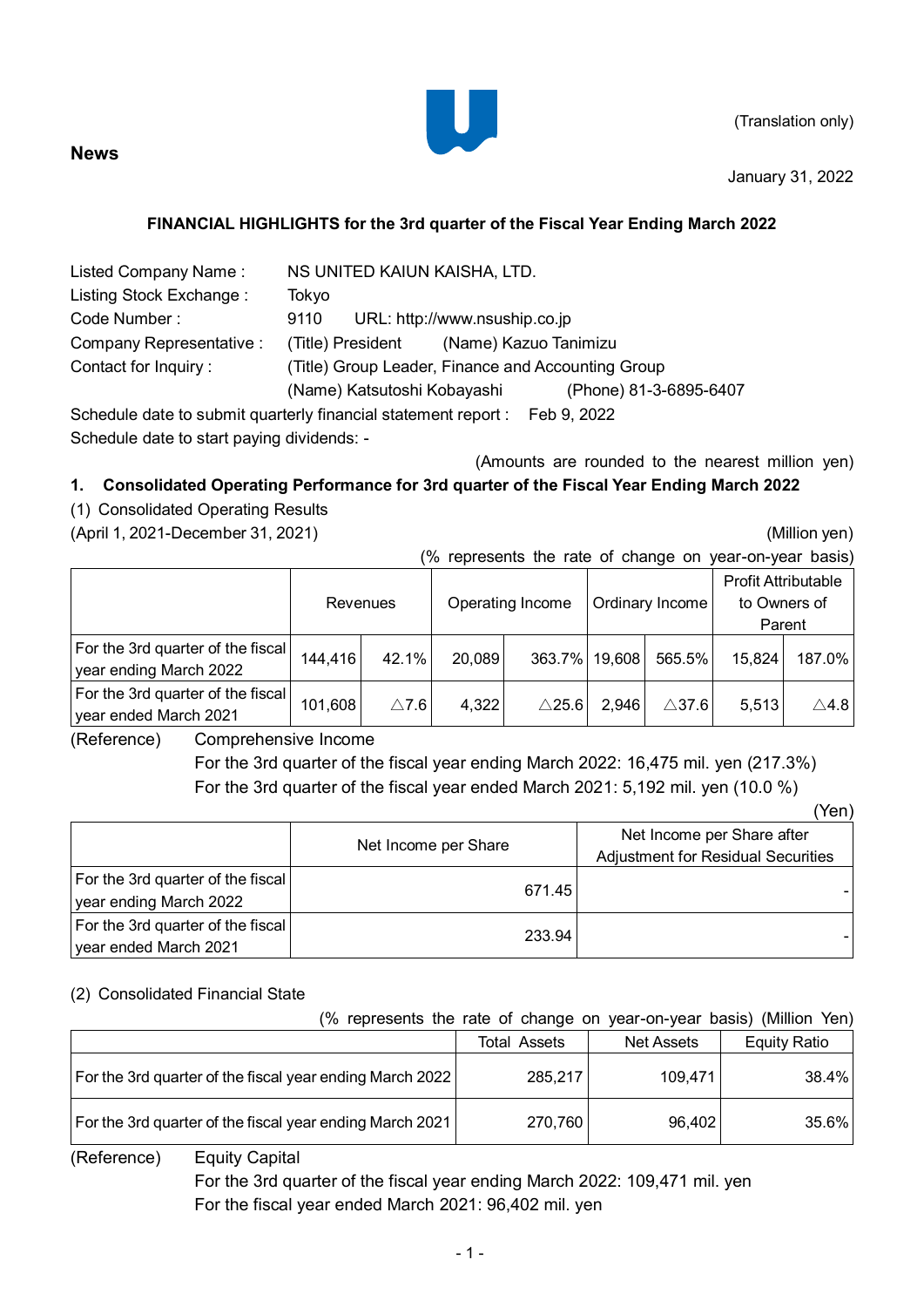## (Translation only)

N/A

(Yen)

## **2. Dividend Distribution**

|                                                     | Dividend per Share |                                   |                 |          |        |  |  |  |
|-----------------------------------------------------|--------------------|-----------------------------------|-----------------|----------|--------|--|--|--|
|                                                     |                    | 1st Quarter-end   2nd Quarter-end | 3rd Quarter-end | Year-end | Total  |  |  |  |
| For the fiscal year ended<br>March 2021             |                    | 30.00                             |                 | 50.00    | 80.00  |  |  |  |
| For the fiscal year ending<br>March 2022            |                    | 95.00                             |                 |          |        |  |  |  |
| For the fiscal year ending<br>March 2022 (Forecast) |                    |                                   |                 | 190.00   | 285.00 |  |  |  |

(Note) Revision to quarterly dividend distribution forecast: Yes

# 3. **Forecast of Consolidated Operating Performance for Fiscal Year Ending March 2022**

(April 1, 2021 through March 31, 2022)

#### (% represents the rate of change on year-on-year basis)

|                                          | Revenues   |      | Operating<br>Income |       | Ordinary<br>Income |       | Profit<br>Attributable to<br>Owners of<br>Parent |       | Net Income<br>per Share |
|------------------------------------------|------------|------|---------------------|-------|--------------------|-------|--------------------------------------------------|-------|-------------------------|
|                                          | mil. ven l | $\%$ | mil. ven l          | %     | mil. ven           | %     | mil. yen                                         | $\%$  | ven                     |
| For the fiscal year ending<br>March 2022 | 188,000    | 35.8 | 25,000              | 271.1 | 24,000             | 333.8 | 22,000                                           | 258.8 | 933.53                  |

(Note) Revision to quarterly operating performance forecast : Yes

## **Notes :**

- (1) Changes of important subsidiaries during the period : (Changes in specific subsidiaries with changes in the scope of consolidation) N/A
- (2) Application of specific accounting procedures in creating the quarterly consolidated financial statement : N/A
- (3) Changes in accounting principles and estimates, asssnd retrospective restatement
	- i. Changes in accounting policies due to amendment of accounting standard : ii. Changes in accounting policies other than (i) above : Yes N/A
	- iii. Changes in accounting estimates : N/A
	- iv. Retrospective restatement :
- (4) Number of outstanding shares (common stock)
	- i. Number of outstanding shares (including treasury shares) For the 3rd quarter of the fiscal year ending March 2022: 23,970,679 shares For the fiscal year ended March 2021: 23,970,679 shares
	- ii. Number of treasury shares For the 3rd quarter of the fiscal year ending March 2022: 404,236 shares For the fiscal year ended March 2021: 404,046 shares